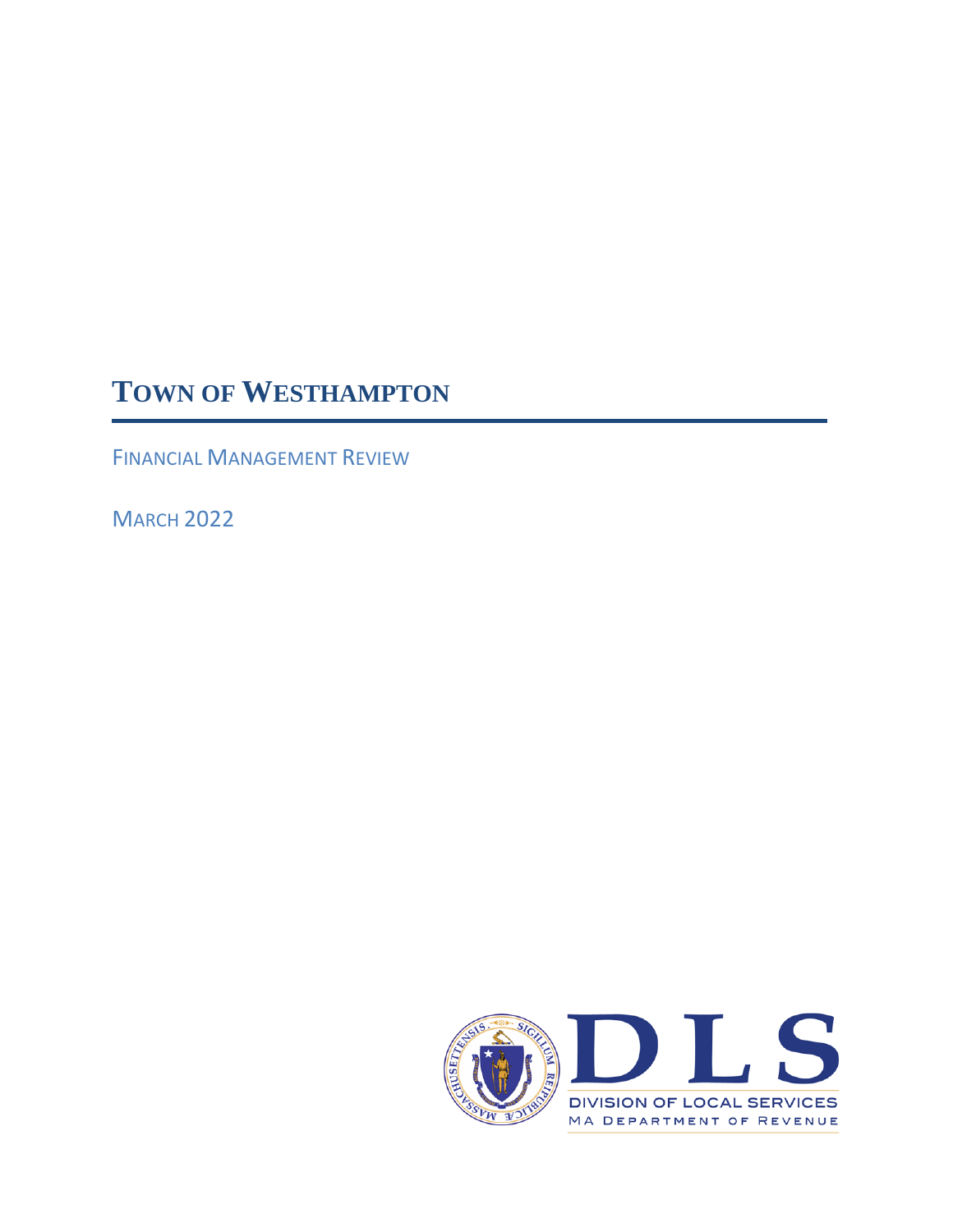**PREPARED BY:**

**DLS | Financial Management Resources Bureau** 100 Cambridge Street, Boston, MA 02114-9569 [www.mass.gov/dls](http://www.mass.gov/dls)

Theo Kalivas, Project Manager, Technical Assistance Bureau Marcia Bohinc, Senior Project Manager, Technical Assistance Bureau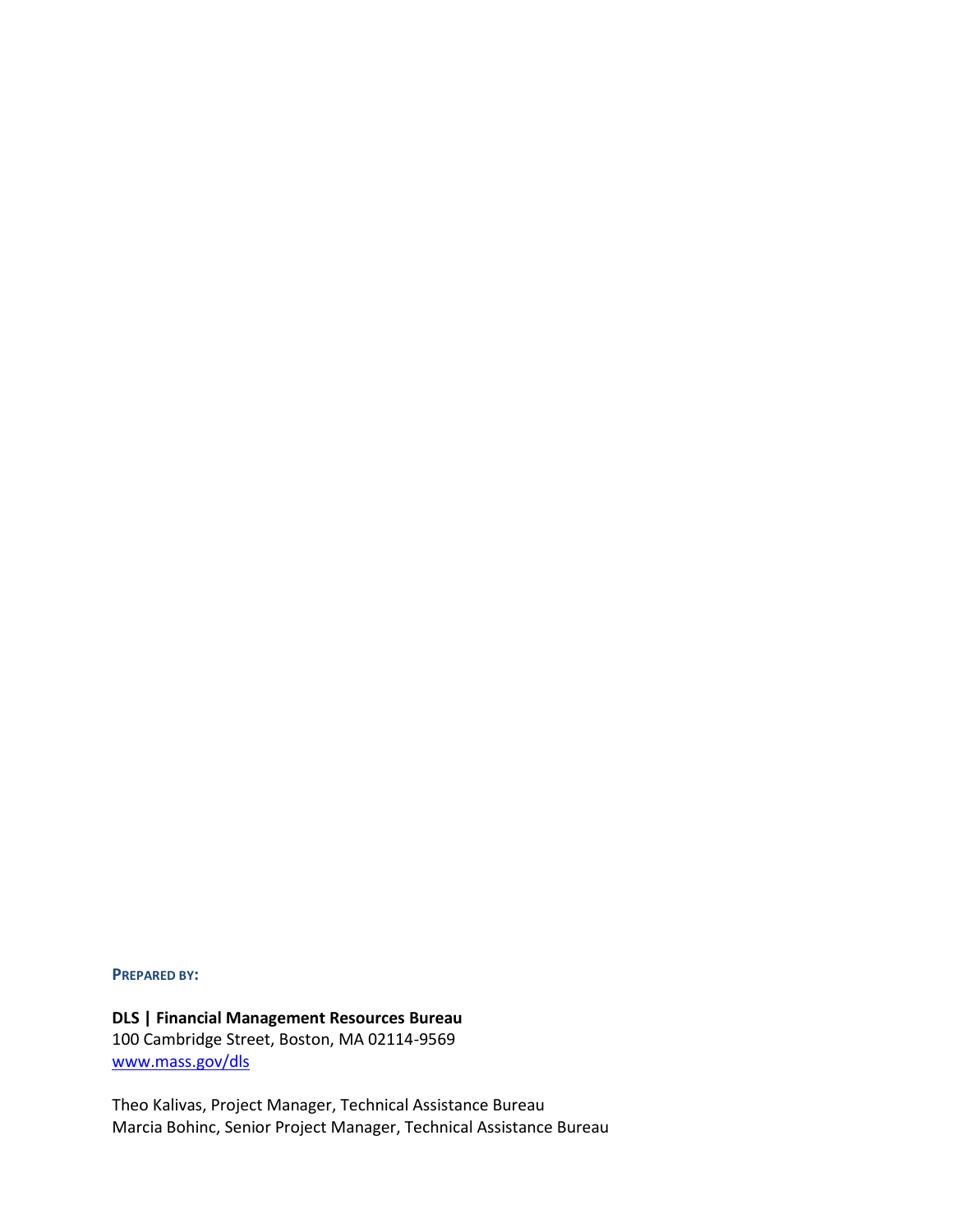

**Geoffrey E. Snyder Commissioner of Revenue**

**Sean R. Cronin Senior Deputy Commissioner**

March 22, 2022

**Selectboard** Town of Westhampton One South Westhampton Road Westhampton, MA 02027

Dear Board Members,

I am pleased to present the enclosed Financial Management Review for the Town of Westhampton as requested by the Selectboard. It is my hope that our guidance provides direction and serves as a resource for local officials as we build better government for our citizens.

If you have any questions regarding this report, please contact Zack Blake, Financial Management Resources Bureau Chief, at 617-626-2358 or [blakez@dor.state.ma.us.](mailto:blakez@dor.state.ma.us)

Sincerely,

Sean R. Cronin Senior Deputy Commissioner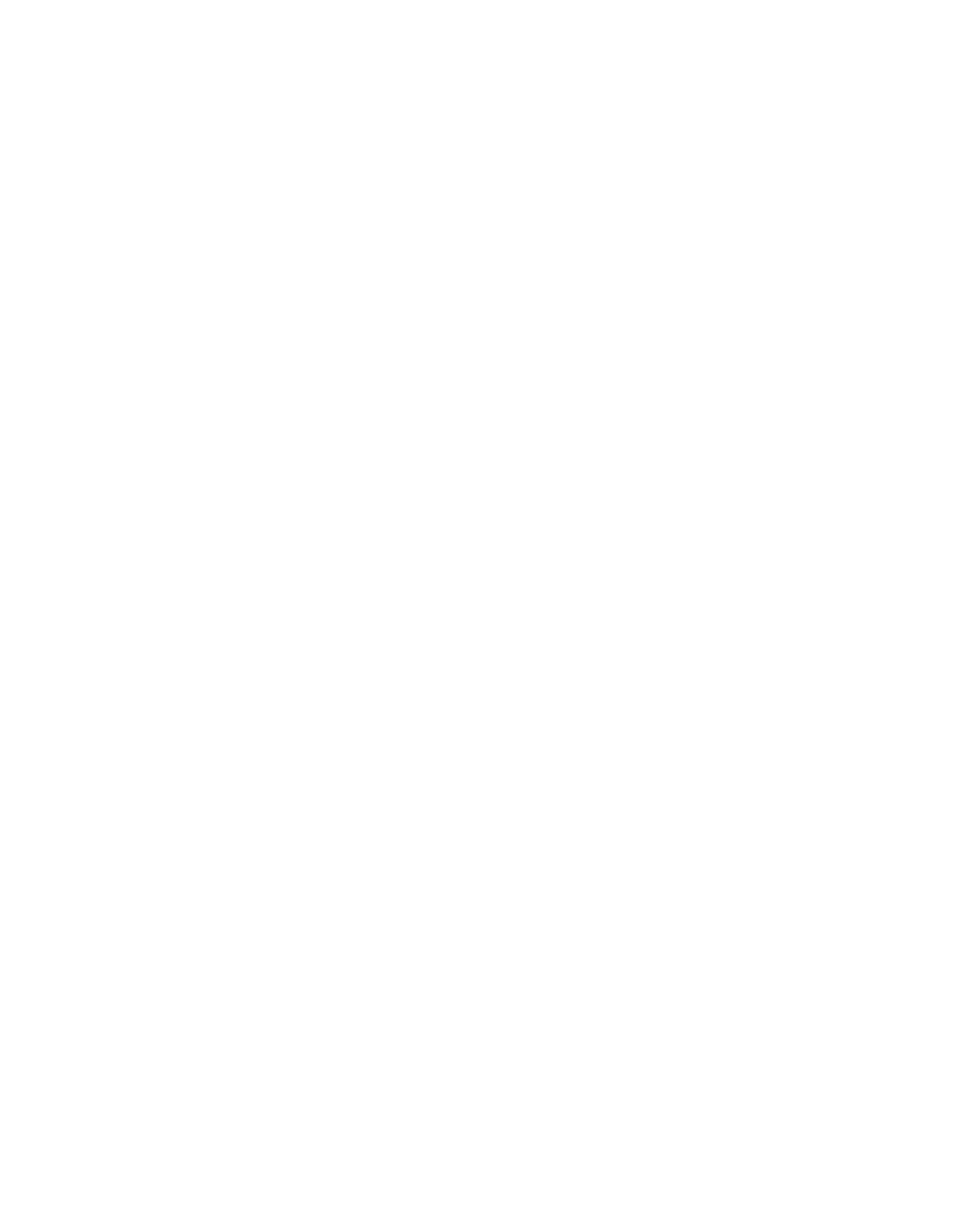# **TABLE OF CONTENTS**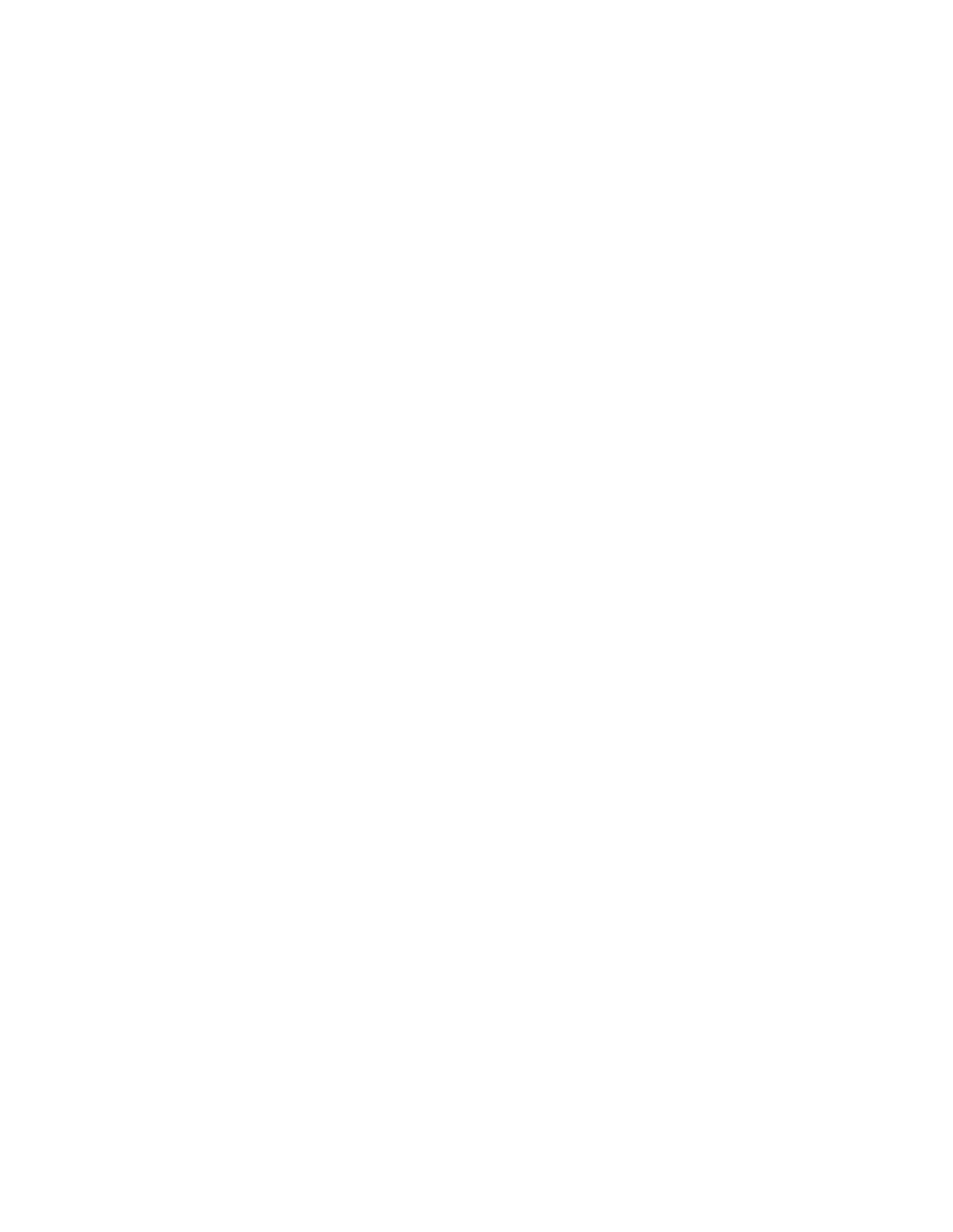#### **INTRODUCTION**

<span id="page-6-0"></span>At the request of the selectboard, the Division of Local Services' (DLS) Financial Management Resource Bureau completed this Financial Management Review for the Town of Westhampton. The scope of our review, as defined in discussions with the selectboard and finance committee chairs, focuses on enhancing the town's financial management structure and the effectiveness of financial management practices. Our team also interviewed financial department heads, reviewed the town bylaws, and examined historical financial data. Based on this information we provide an analysis and recommendations intended to strengthen governmental operations and to enhance town efficiencies and effectiveness through structural shifts, formal policies, and adopting technology and financial best practices.

#### **OVERVIEW**

<span id="page-6-1"></span>Westhampton is a small, mostly rural town of just over 1,600 residents located in Hampshire County. Originally the western part of the town of Northampton, Westhampton became an independent settlement in 1778. The sole main road running through town is Massachusetts Route 66, with no direct access to I-90 or other major highways. A right-to-farm community, the town is home to several small, vibrant food farms making local agriculture an important aspect of life in Westhampton. Westhampton is also where Hampshire Regional High School is located, whose members include Westhampton, Southampton, Williamsburg, Goshen, and Chesterfield.

Westhampton's overall government structure is like other towns of its size. The legislative function is performed by an open town meeting with a three-member selectboard serving as the town's executive body. The selectboard communicates directly with department heads to manage town affairs, often through the administrative assistant, who plays a significant role coordinating between the board and town departments. The amount of direct oversight the board provides has varied through the years depending on its members. In addition to the selectboard, there is a ten-member finance committee that provides guidance on financial matters and develops the annual budget with support from the administrative assistant and accountant and in partnership with the selectboard.

Much of the town's 27 square miles are covered in forest and are divided up into 1,202 assessing parcels. Approximately 18% of the total 1,202 parcels (covering an area of 13 square miles) are privately-owned forest, farm, and recreational lands that qualify for preferential tax treatment under M.G.L. Chapters 61, 61A and 61B ("chapter land"). In contrast, single family homes represent 53% of parcels spread over only 4 square miles. A qualifying parcel classified as chapter land is valued based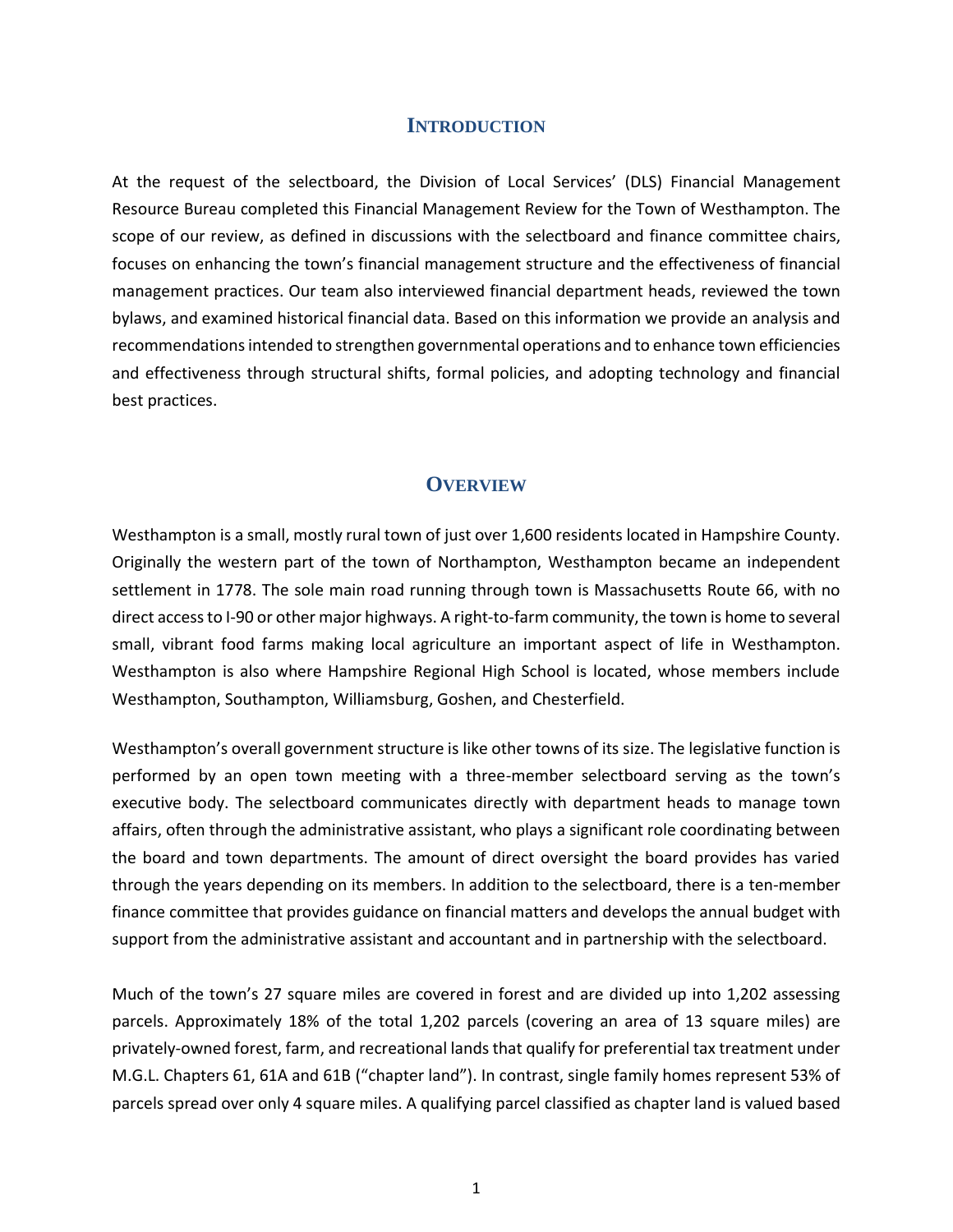on the current usage of the land rather than the full and fair cash value, which has the effect of shifting the tax burden raised in the levy to other classes. With limited commercial or industrial parcels, mostly made up of a handful of small businesses and a stone processing plant, and little to no personal property, the very small portion of the town devoted to single family housing bears the brunt of the tax levy and funding the budget. In all, over 94% of the town's total assessed value is from residential parcels.

For Westhampton's \$6.8 million FY2022 budget, the tax levy of \$5,105,882, or 75.3% of total revenue, is the largest revenue source. The remaining quarter of the budget is made up of \$802,786 in state aid, \$489,193 in local receipts, which includes motor vehicle excise, payments in lieu of taxes, licenses, permits, and other fees, and \$379,193 from other available funds. Other available funds include \$185,193 in Chapter 90 funding from the state for highway and road repair that does not need to be appropriated.



Westhampton's budget funds municipal services customary for a community of its size, including a local elementary school for students in Pre-Kindergarten through 6<sup>th</sup> grade, a library, police and fire departments (although the fire department is staffed by volunteers, the town must fund capital and equipment costs), and a highway department. Also typical is that the greatest percentage of expenditures, \$35 million or almost 60%, is dedicated to education for both the elementary school and the Hampshire Regional high school assessment. The second largest category is fixed costs at \$711,430, which is predominantly employee benefits of health insurance and retirement. Based on Schedule A data, in the 20 years from 2002 through 2021, Westhampton's expenditures have grown from \$3,335,211 to \$5,909,301. Although every category has more than doubled over this period, the departmental spending allocations remain relatively the same. The largest growth areas are the same as the largest expenditures: education and fixed costs. The exception is debt, which is lower in FY2021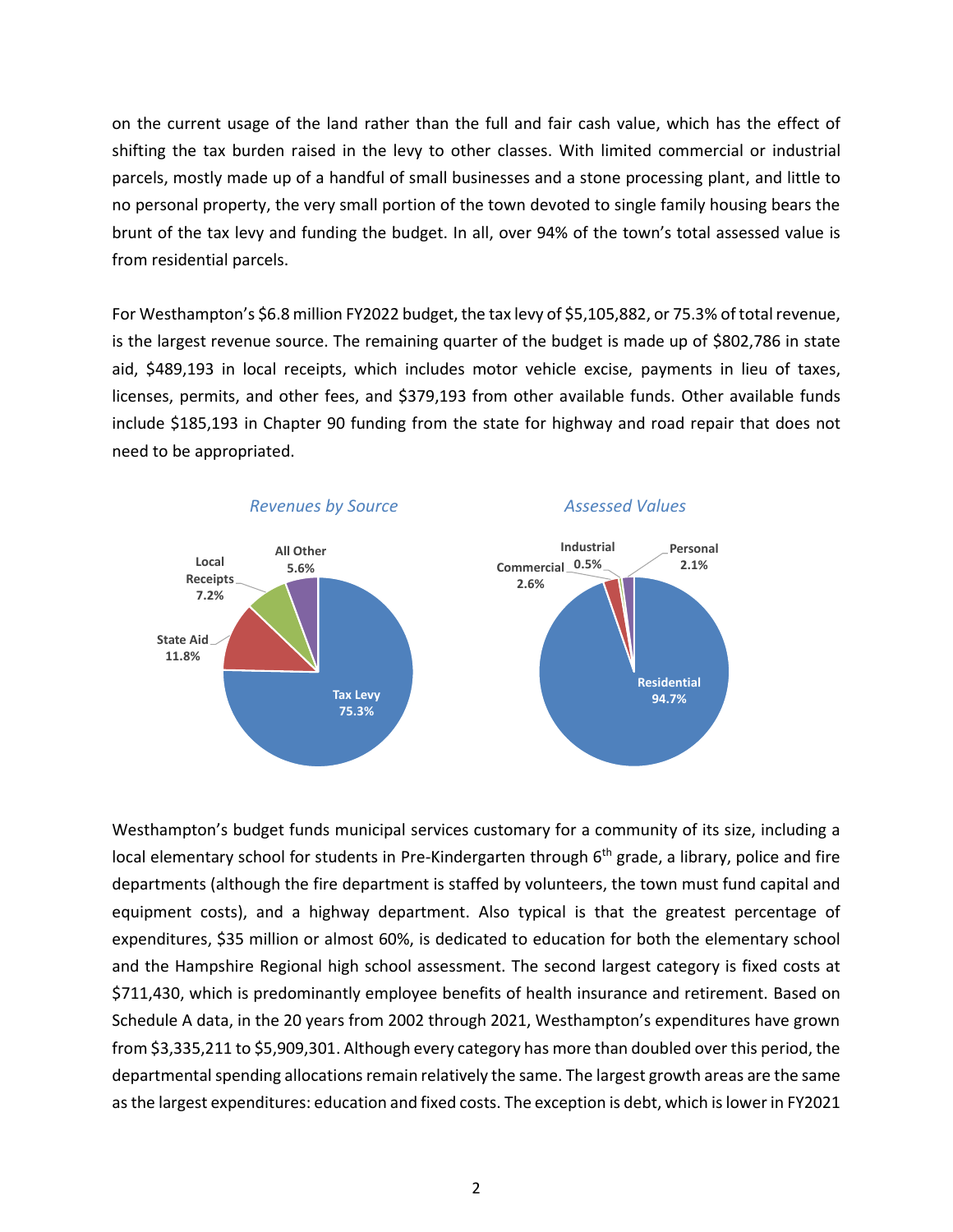than FY2002, when the town was paying for the new elementary school. The town's current debt of \$314,229 is providing for the new public safety complex and a large dump truck and is all "excluded," or not subject to the Proposition 2½ levy limit.



#### *Budget Allocation*

Westhampton's primary reserves are free cash and a general stabilization fund. Free cash is the result of the remaining, unrestricted funds from the previous fiscal year's operations based on the balance sheet as of June 30. Unappropriated prior year free cash, unexpended appropriations, and local receipts in excess of budgeted amounts contribute to the final free cash amount, while property tax receivables and certain deficits or overdrawn accounts subtract from it. Before it is available for appropriation, the Division of Local Services' Bureau of Accounts must certify the town's free cash amount based on its balance sheet and supporting documents submission. Westhampton's free cash level has remained relatively consistent, generally being certified by mid-November.

Beginning in FY2019, the selectboard made it a priority to allocate a portion of free cash to the stabilization fund on an annual basis. This practice continues despite the lack of a formal, written reserves policy, resulting in a healthy stabilization fund balance that has grown from under \$26,000 or 0.45% of budget in FY2016 to \$383,704 or 5.7% of budget by the end of FY2021.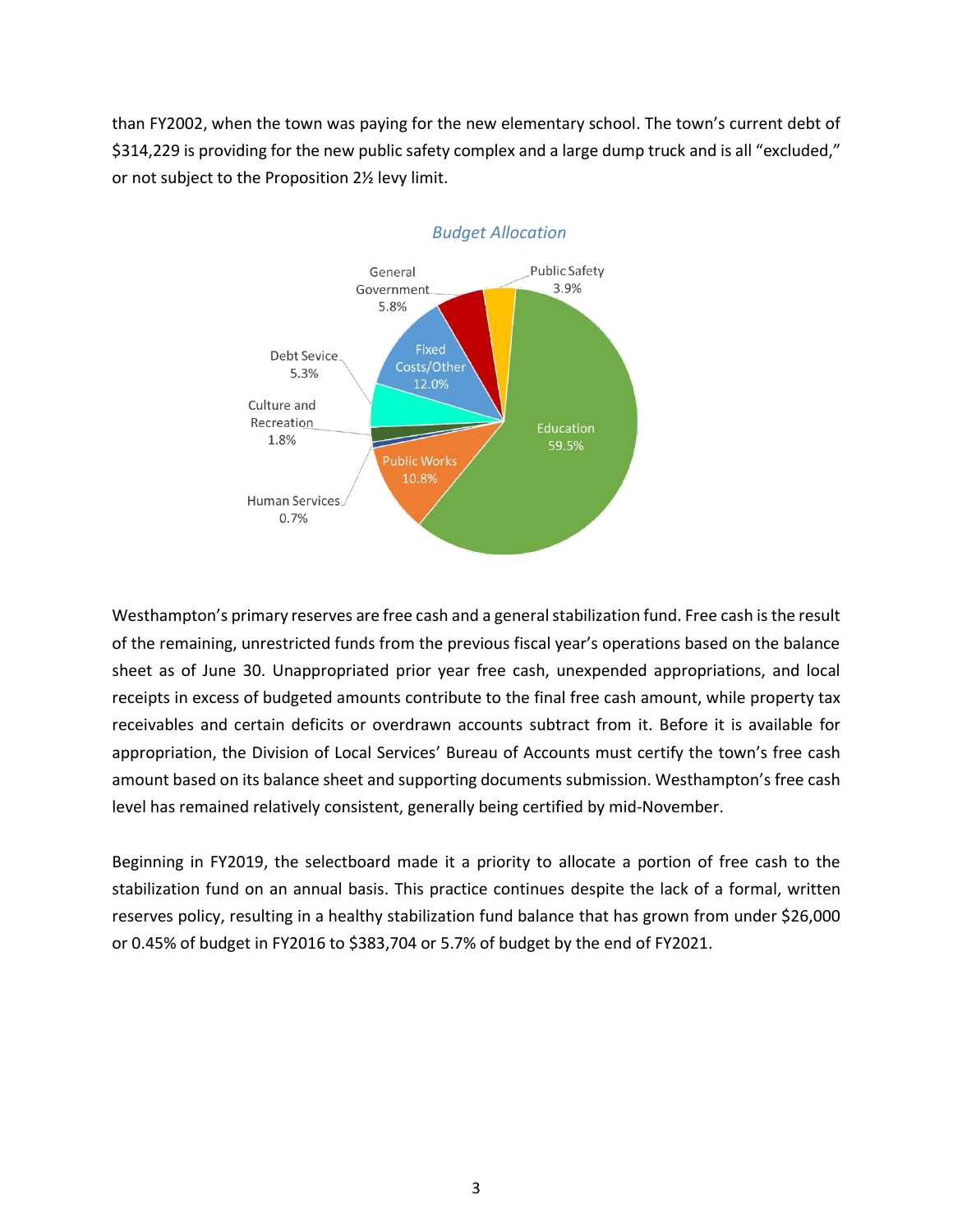| <b>Fiscal</b><br>Year | <b>Total Budget</b> | <b>Certified</b><br><b>Free Cash</b> | <b>Stabilization</b><br><b>Fund Balance</b> | <b>Combined</b><br><b>Reserves</b> | <b>Certified Free</b><br>Cash as a % of<br><b>Budget</b> | <b>Stabilization</b><br>Fund as % of<br><b>Budget</b> | <b>Combined</b><br><b>Reserves as %</b><br>of Budget |
|-----------------------|---------------------|--------------------------------------|---------------------------------------------|------------------------------------|----------------------------------------------------------|-------------------------------------------------------|------------------------------------------------------|
| 2012                  | \$<br>4.626.350     | \$163,159                            | \$<br>25,682                                | \$<br>188,841                      | 3.53%                                                    | 0.56%                                                 | 4.08%                                                |
| 2013                  | \$<br>4.709.840     | \$415.240                            | \$<br>25,753                                | \$<br>440,993                      | 8.82%                                                    | 0.55%                                                 | 9.36%                                                |
| 2014                  | \$<br>5,124,219     | \$224.223                            | \$<br>25.809                                | \$<br>250,032                      | 4.38%                                                    | 0.50%                                                 | 4.88%                                                |
| 2015                  | \$<br>5.143.644     | \$215,672                            | \$<br>25,858                                | \$<br>241,530                      | 4.19%                                                    | 0.50%                                                 | 4.70%                                                |
| 2016                  | \$<br>5,722,928     | \$211.839                            | \$<br>25,910                                | \$<br>237,749                      | 3.70%                                                    | 0.45%                                                 | 4.15%                                                |
| 2017                  | \$<br>5.862.702     | \$541.712                            | \$<br>51.019                                | \$<br>592,731                      | 9.24%                                                    | 0.87%                                                 | 10.11%                                               |
| 2018                  | \$<br>6,356,779     | \$331,369                            | \$<br>51,362                                | \$<br>382,731                      | 5.21%                                                    | 0.81%                                                 | 6.02%                                                |
| 2019                  | \$<br>6,196,446     | \$383,582                            | \$<br>367,471                               | \$<br>751,053                      | 6.19%                                                    | 5.93%                                                 | 12.12%                                               |
| 2020                  | \$<br>6,376,106     | \$416.749                            | \$<br>376,654                               | \$<br>793,403                      | 6.54%                                                    | 5.91%                                                 | 12.44%                                               |
| 2021                  | \$<br>6,635,718     | \$518,509                            | \$<br>382,986                               | \$<br>901,495                      | 7.81%                                                    | 5.77%                                                 | 13.59%                                               |
| 2022                  | \$<br>6.777.054     | \$925.814                            | \$<br>383.704                               | \$<br>1.309.518                    | 13.66%                                                   | 5.66%                                                 | 19.32%                                               |



Over the last several years, a portion of free cash has also been appropriated to reduce the tax rate, including \$100,000 in FY2022. We generally discourage towns from this practice, since it is equivalent to using free cash to fund the operating budget, and thus represents using a one-time revenue source to fund recurring expenses. If a one-time revenue source becomes unavailable in a subsequent year it may result in difficult budget decisions, including cuts and reductions to service.

<span id="page-9-0"></span>Even with this practice in place, the town has maintained combined reserve levels greater than 12% of budget for the last few years. This fiscal discipline, along with annual operating surpluses, strong cash balances for liquidity, and Westhampton's strong local economy helped the town earn a AA+ credit rating with a stable outlook from S&P Global. This analysis was done in June 2021 ahead of issuing bonds to finance the construction of a new public safety building, which was approved in a \$4.3 million proposition 2½ debt exclusion passed in a March 2021 referendum.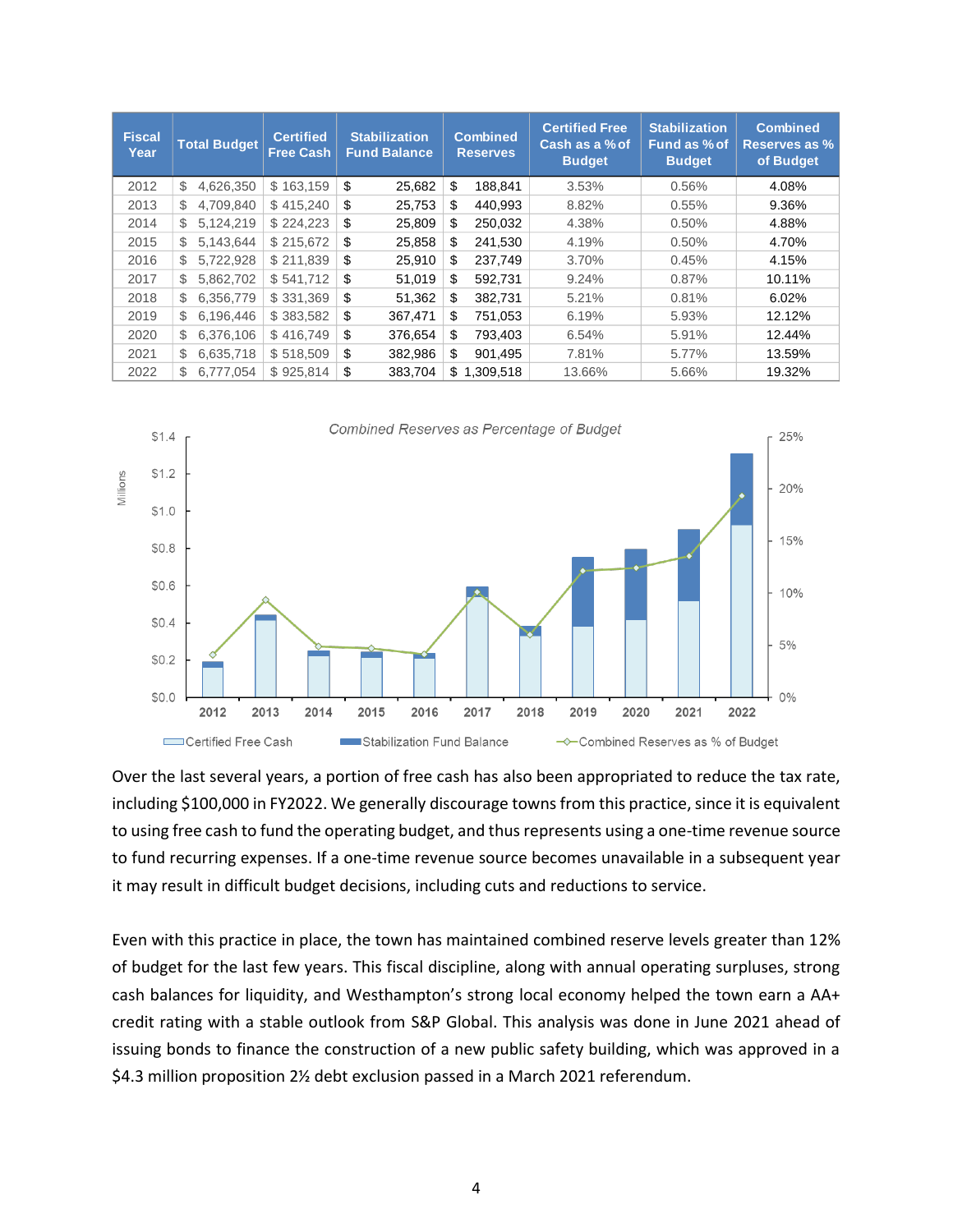# **FINANCIAL MANAGEMENT OVERVIEW**

Westhampton's financial management structure consists of a selectboard-appointed town accountant, treasurer, and collector, and an assessors' assistant jointly appointed by the selectboard and the board of assessors. There is also a ten-member elected finance committee charged with being "the principal budget making and fiscal management advisory board of the town" in Article 5 of the town bylaws. The select board employs a full-time administrative assistant, whose essential duties and responsibilities include many of the coordinating duties of a town administrator regarding the town's day-to-day functioning. The financial departments all work part-time and consist only of the department head reporting directly to selectboard. Without a town administrator, members of the selectboard and finance committee take on significant responsibility for core financial management tasks such as preparing the town's annual and capital budgets.



# *Administrative Structure*

For many years, a long-serving official in the dual role of town accountant and treasurer, as well as member of the finance committee, assumed much of the responsibility for budget preparation and overall financial management. When that individual retired after 40 years of public service, these tasks were split three ways. The town accountant and treasurer appointments were appropriately separated, and another resident was elected to the finance committee. However, due to the prior individual's institutional knowledge and long-standing practices, described by many as "all things financial," the town spent a significant amount of time and talent to understand the financials and establish procedures to move forward.

The budget process is defined in the town's bylaws as the finance committee's responsibility. Currently, the finance committee coordinates the budget process with the support of the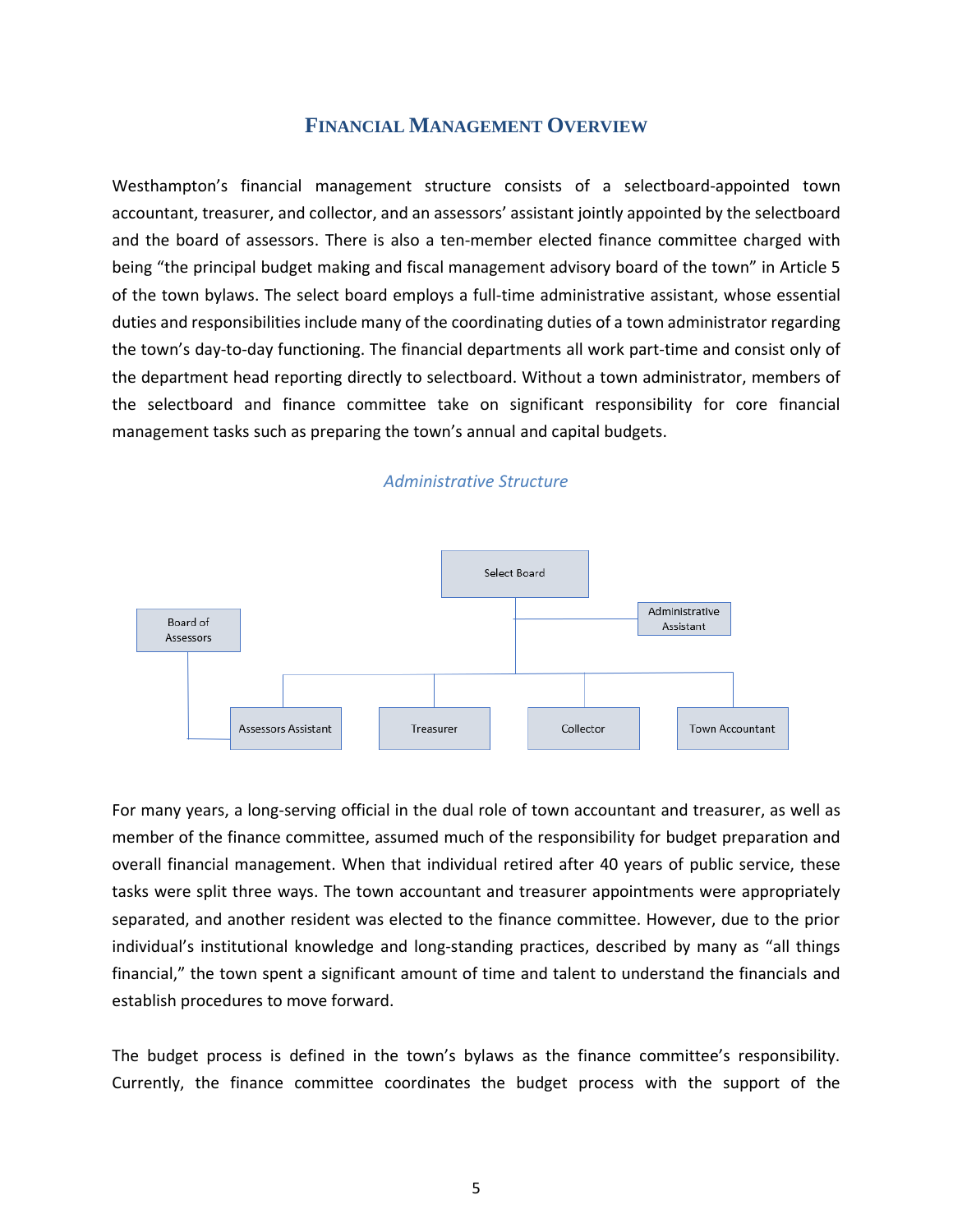administrative assistant in collecting department budget requests and preparing documents for the committee. The finance committee chair maintains a comprehensive master spreadsheet for budget development that includes historical expenditure data, the budget calendar, and current and prior year state aid information.

#### **Financial Structure**

The town accountant has a legal obligation to oversee all financial activity of the municipality. Through the maintenance of independent records and by following well-defined procedures, the office documents the flow of money into and out of municipal accounts and plays a role in the system of checks and balances established by statute to monitor and protect local assets. To do this the accountant must maintain a general ledger to record receipts, expenditures, and all other town financial activity and reconcile cash and debt with the treasurer and receivables with the collector. The accountant is also responsible for periodic financial reporting to policymakers, preparing and submitting the year-end balance sheet for free cash certification along with the annual Schedule A to DLS, and working with the board of assessors and town clerk in the preparation of the town's Tax Recapitulation Sheet.

Westhampton's town accountant is a retired DLS Bureau of Accounts field representative, drawing on his years of DLS experience to benefit his current position. He has been with Westhampton since November 2014, working limited part-time hours two days per week, and has been a remote employee since the beginning of the Covid-19 pandemic. While this may complicate certain levels of coordination with other staff, the accountant has nevertheless ensured that his ability to perform core duties is unaffected. Departments scan and email invoices to the accountant (while mailing hard copies to town hall) to process accounts payable in SoftRight, the town's accounting software. The town contracts with Harpers for payroll processing, which for the accountant, allows a simple upload process to create the warrant and record payroll.

The tax collector possesses the authority to receive all property taxes, betterments, special assessments, and certain other charges, added to and committed as taxes, which are collected quarterly. The collector must ensure that these receipts are properly accounted for and posted to taxpayer accounts, turned over to the treasurer or deposited timely, and take action against delinquent accounts. The activity is recorded in the collector's receivable control, which must be reconciled internally and then externally to the accountant's general ledger on a monthly basis.

Westhampton's incumbent tax collector has been a municipal finance official for many years. A native of Westhampton, the collector balances the part-time position in Westhampton with holding a full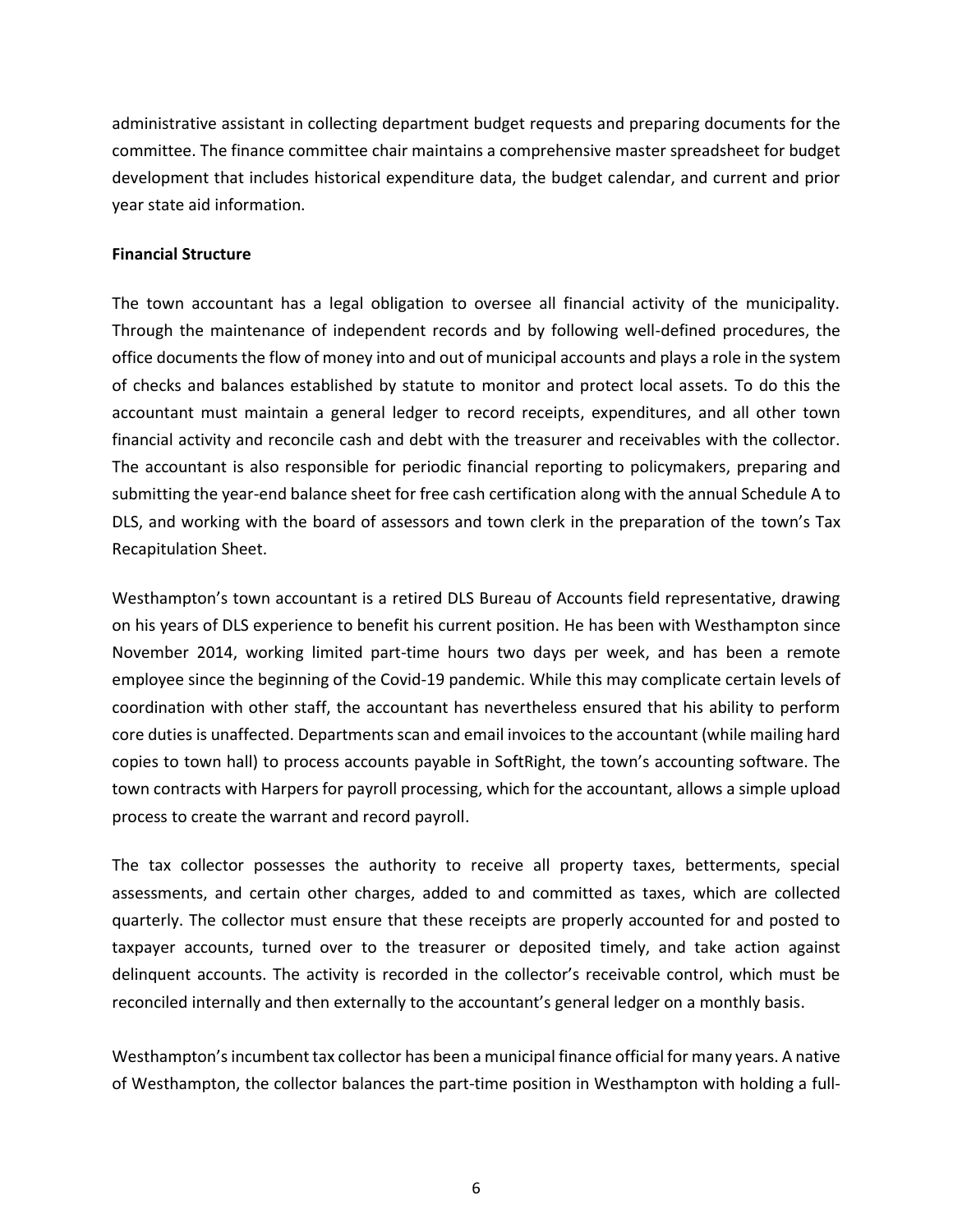time assistant treasurer/collector position for the Town of Hatfield. The collector's service in Westhampton began when she was elected clerk about ten years ago, a position she maintained until fall of 2018. While still the clerk, she was appointed town treasurer in 2015, and only came to the collector's office in January of 2021 due to a retirement. Staffing issues in the treasurer's office required the collector to resume treasurer duties to close the books for FY2021 and update the records for FY2022. Like the other financial departments, the collector is a department of one and works part time, ten to twelve hours per week.

As the custodian of all municipal funds the treasurer deposits receipts to town bank accounts and monitors bank balances to ensure availability of funds for town obligations. The treasurer's key functions include maintaining a cashbook to record payments and deposits, keeping track of the town's debt schedule, receiving cash turnovers from revenue-collecting departments including the collector, and investing town funds in a way that safely maximizes investment income while ensuring cash availability. To maintain sound financial controls, the treasurer must reconcile cash balances and debt to ensure they are internally consistent, as well as reconciling with the town accountant on a monthly basis.

Like the collector, Westhampton's treasurer is an appointed position and works the same limited hours. With the recent turnover, the office faced several challenges that have required the frequent collaboration with the collector. At the time of our visit, the town had not yet been able to close FY2021 for various reasons, including the cashbook not reconciling to bank statements. The current treasurer was hired at the end of summer and immediately began working with the collector to bring the books up to date and close the fiscal year. Like many part-time Westhampton employees, the new treasurer also holds a full-time position as the treasurer/collector in the Town of Southampton.

Finally, the assessing office is responsible for valuing all the town's real and personal property and maintaining that information in the town's computer assisted mass appraisal (CAMA) database. The assessor uses this system to generate the tax commitment authorizing the collector to collect real estate taxes, personal property taxes, and motor vehicle excise payments. In Westhampton, as in many communities, the assessor generates values using both in-house staff and professional appraisal firms. Assessors are also responsible for other key tasks that include calculating annual new growth, providing estimates for budget planning, and completing the Tax Recapitulation Sheet for DLS approval.

Westhampton's assessors' assistant has worked for the town since May 2019. In his first year, he was responsible for converting the CAMA to the current Vision platform which required a full desk review to ensure data quality, completeness, and consistency. Like the other financial departments, the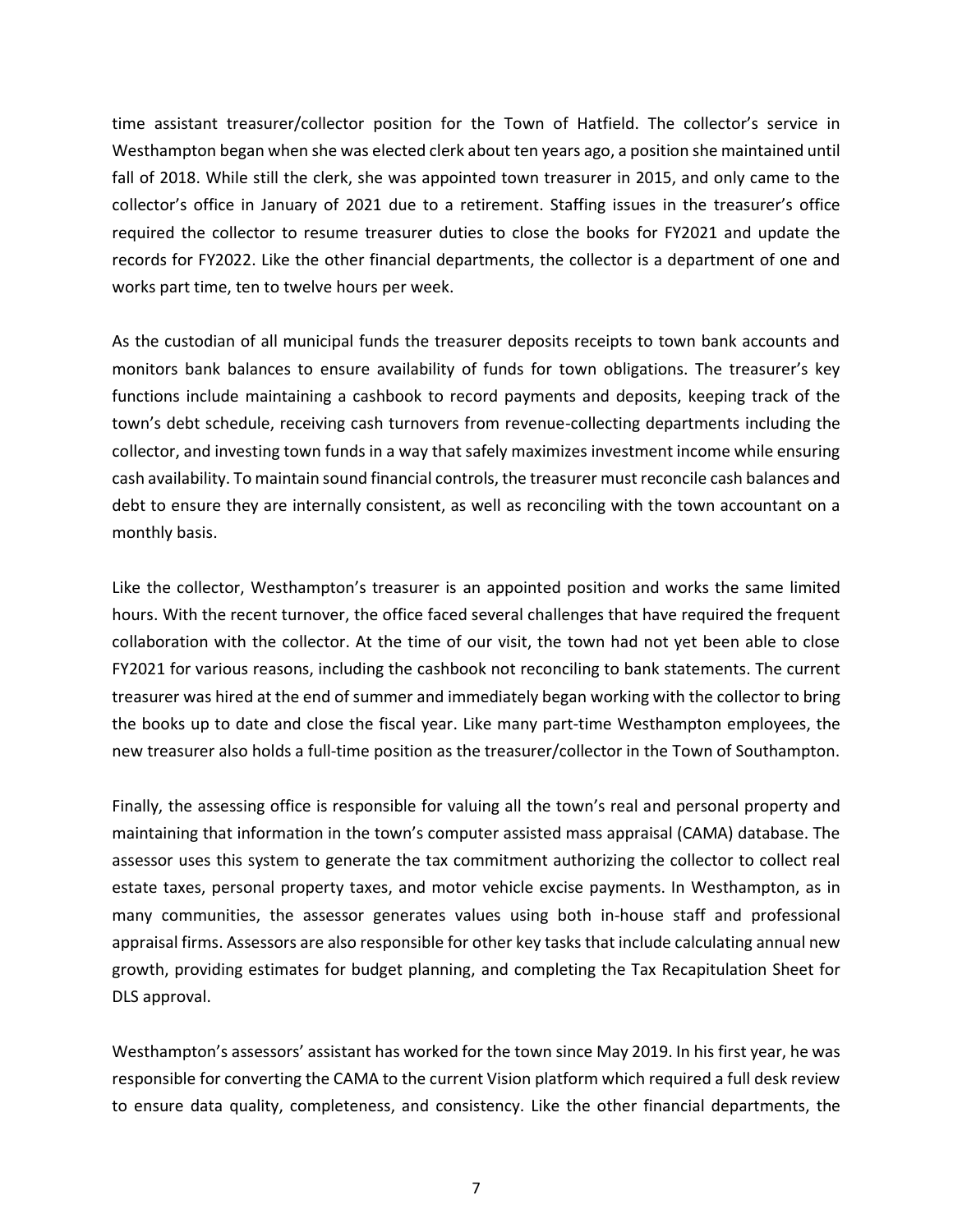assessors' assistant is the department's only staff and works part time at ten hours per week. The assessing office is overseen by an elected three-member board of assessors and although not a working board, they do inspect properties when weighing the case for an abatement. For sales, building permit, and other routine inspections the department hires out a local consultant.

# **RECOMMENDATIONS**

#### <span id="page-13-1"></span><span id="page-13-0"></span>**Establish a Town Administrator Position**

We recommend that Westhampton establish a town administrator position. Given the scope, costs, and skill sets required in the modern municipal government environment, an increasing number of towns, including those the size of Westhampton, are favoring stronger, centralized organizational structures headed by a town administrator. The current administrative assistant position lacks the authority to coordinate town departments and therefore does not have the standing to effectively execute town-wide goals. The town administrator would serve as a point person to oversee townwide operations, coordinate financial activities, and advise policymakers. Due to the part-time nature of the financial officers, there are seldom more than two employees in town hall at one time.

One of the key benefits of a town administrator position is in close interaction with all town departments on a full-time basis. This enables the administrator to quickly responds to emergencies or urgent matters and ensures better consistency in service. By working closely with departments, the town administrator gains an up-to-date, practical understanding of the nature of town operations, including their needs and challenges and how they relate to each other. The nature of the position gives the administrator enough perspective to understand the needs of departments not only in the immediate sense, but also in the context of town-wide goals. This factor also makes the administrator well-suited to coordinate the annual budget process and to safeguard the town's fiscal health.

The selectboard should begin by creating a job description, and in that process, consider all the duties that they have the authority to assign. While we leave the ultimate decision to the town, DLS often recommends a strong town administrator role with appointing and supervisory authority over other department heads. Based on our observations over time a vertical, centralized management presence best promotes efficiency and accountability. In addition to job duties, the selectboard must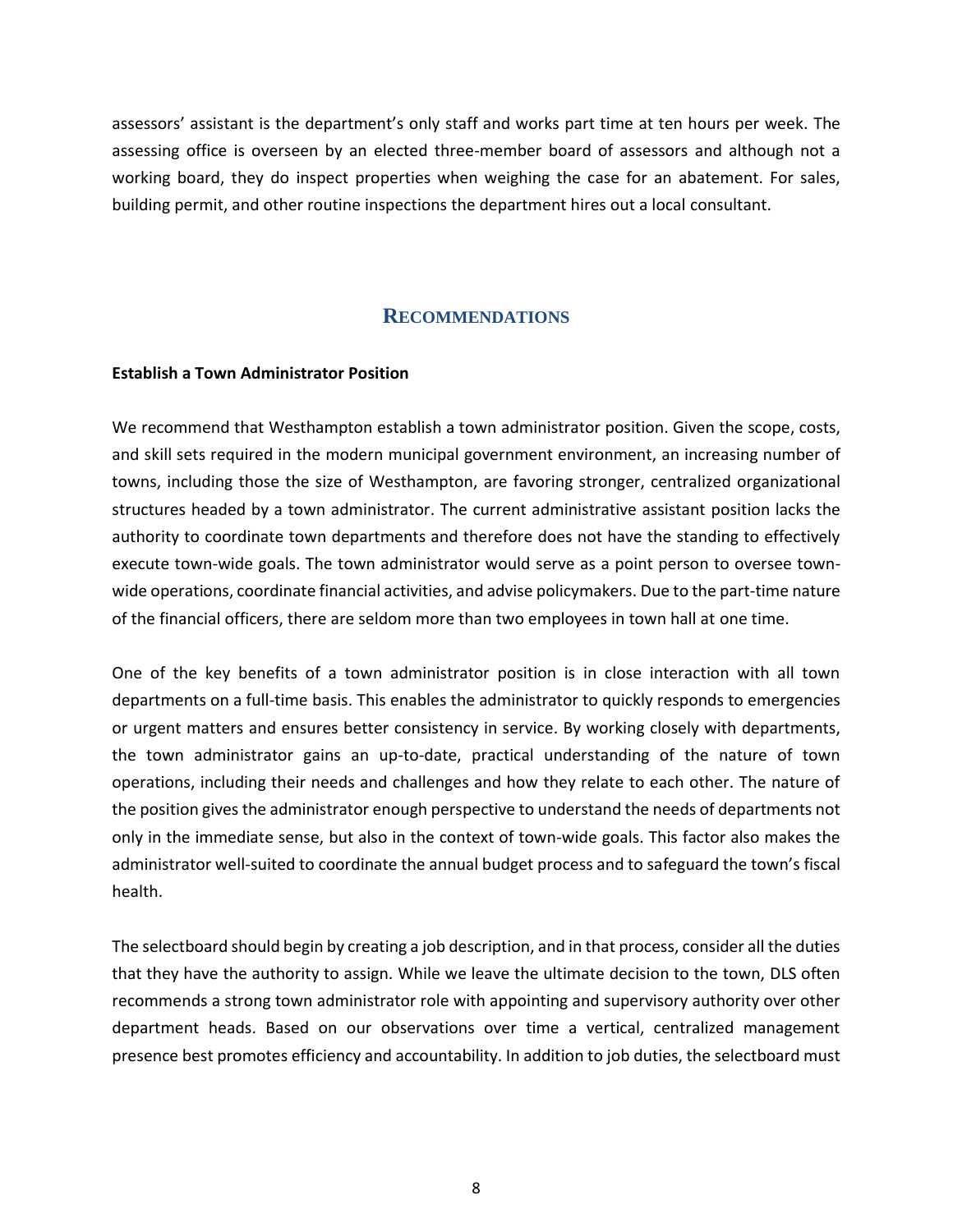also set minimum qualifications for the position, including education level, work history, and professional experience.

Once the selectboard decides the town administrator's authority, duties, and responsibilities, we further advise them to sponsor a town bylaw to codify the position. This will elevate the office's importance, affirm a commitment to centralized management, and make the change a more lasting improvement in government structure. We typically expect a town administrator role to encompass, among other duties, supervising department heads, developing the budget, managing the capital improvement program, overseeing technology, administering personnel policies, and representing the selectboard to other town boards and to external parties.

Specific town administrator responsibilities typically include the following:

- Prepare and monitor the operating and capital budgets.
- Oversee day-to-day operations and coordinate interdepartmental activities.
- Facilitate the flow of information between elected officials, employees, and citizens.
- **•** Develop and present financial policy recommendations to the selectboard for adoption.
- Administer the town's personnel policies.
- Serve as the chief procurement officer.
- Prepare all town meeting warrants.
- Enact the goals and policies set forth by the selectboard.

Additionally, this position could be responsible for identifying and applying for grant opportunities that may enhance services at significant revenue savings.

The town may find it advantageous to the day-to-day operations of the selectboard office to maintain an administrative assistant position. Current support tasks such as preparing for meetings, creating and publishing meeting minutes, supporting other boards and committees, maintaining the website and other public documents, and assisting with public requests are still a necessity for effective administration, and having these duties performed by an administrative assistant would allow the town administrator to focus on strategic planning and overall financial management.

As a benchmark for Westhampton, many of its peer communities as shown in the chart below have a town administrator, most in addition to an administrative assistant. Among 13 peer communities (based on population, total budget, average single family tax bill, and EQV), only Oakham and Pelham do not have a chief administrative officer position (either town administrator or town coordinator),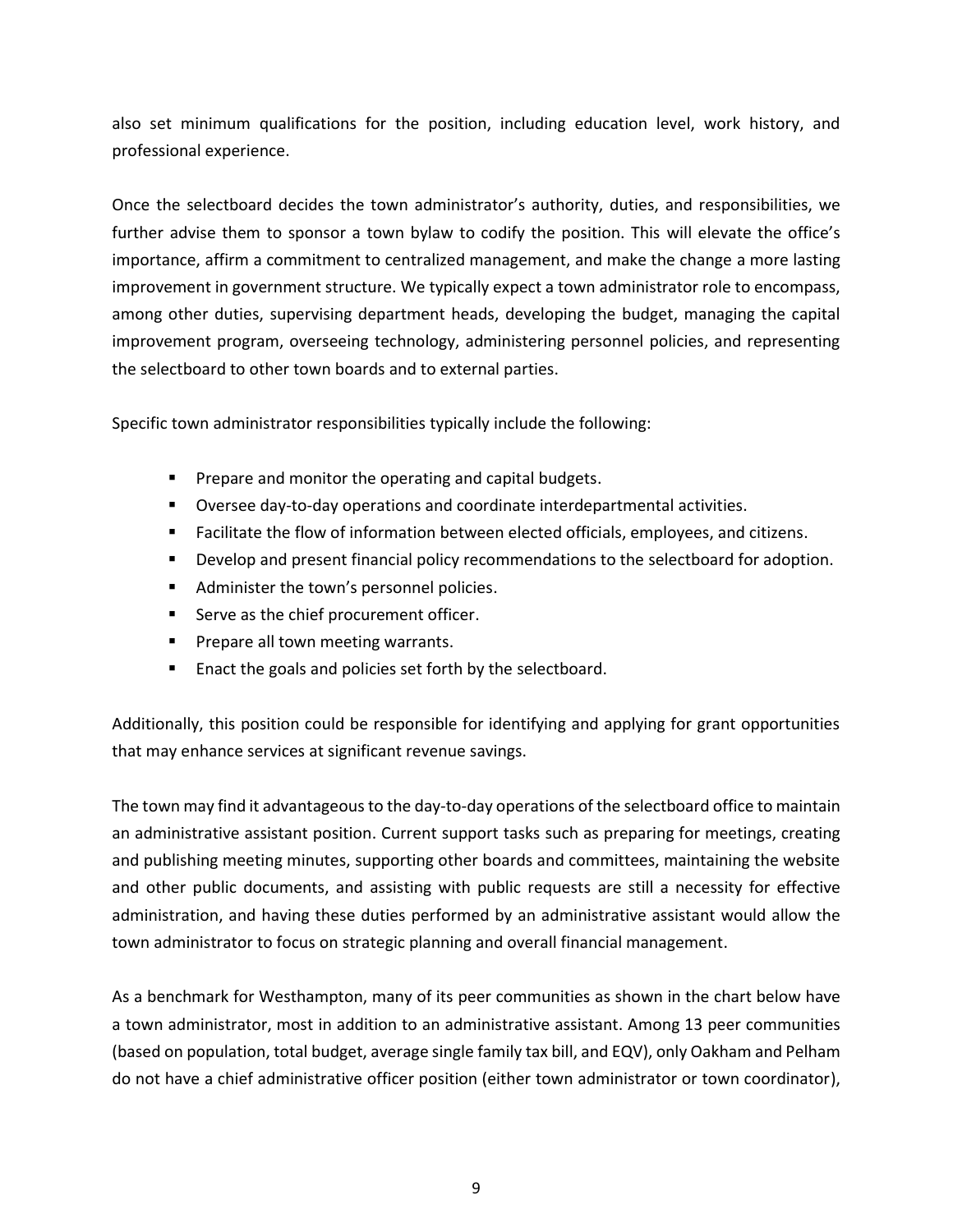even though many have a smaller population and annual budget than Westhampton. Additionally, of this group, more than half have a combined treasurer and collector.

| Community                    | <b>County</b>    | 2018  | <b>FY22 Single</b><br><b>Population Family Tax Bill</b> | <b>2020 EQV</b><br><b>Per Capita</b> | <b>FY22 Total</b><br><b>Budget</b> | <b>CEO</b>                | <b>CEO Pay</b>                     | <b>Select</b><br><b>Board/TA</b><br>Admin Asst. | <b>Accounting</b> | <b>Combined</b><br>Treasurer/<br><b>Collector</b> |
|------------------------------|------------------|-------|---------------------------------------------------------|--------------------------------------|------------------------------------|---------------------------|------------------------------------|-------------------------------------------------|-------------------|---------------------------------------------------|
| Bernardston                  | <b>FRANKLIN</b>  | 2,114 | 4.673                                                   | 118.138                              | \$<br>5,804,653                    | <b>Town Coordinator</b>   | \$53.894                           | No                                              | <b>FRCOG</b>      | <b>No</b>                                         |
| <b>Buckland</b>              | <b>FRANKLIN</b>  | 1,875 | 4,673                                                   | 130,011                              | \$<br>6,873,655                    | <b>Town Administrator</b> | \$67,500                           | Yes                                             | <b>FRCOG</b>      | Yes                                               |
| Charlemont                   | <b>FRANKLIN</b>  | 1,245 | 4,601                                                   | 124,295                              | \$<br>4,515,675                    | <b>Town Administrator</b> | \$60,662                           | Yes                                             | Appointed         | Yes                                               |
| Chesterfield                 | <b>HAMPSHIRE</b> | 1,258 | 5,015                                                   | 139,187                              | \$<br>4.344.163                    | <b>Town Administrator</b> | \$51,088                           | No                                              | <b>PVPC</b>       | <b>No</b>                                         |
| Colrain                      | <b>FRANKLIN</b>  | 1.677 | 4,113                                                   | 113,726                              | \$<br>5.056.918                    | <b>Town Coordinator</b>   | Combined TC + Admin asst: \$84.563 | Yes                                             | Appointed         | Yes                                               |
| Conway                       | <b>FRANKLIN</b>  | 1,892 | 5.646                                                   | 154,940                              | \$<br>7.595.183                    | <b>Town Administrator</b> | \$75,850                           | Yes                                             | <b>FRCOG</b>      | Yes                                               |
| Granville                    | <b>HAMPDEN</b>   | 1,624 | 4,186                                                   | 136,820                              | \$<br>4,591,708                    | <b>Town Administrator</b> | \$70,120                           | No                                              | Appointed         | <b>No</b>                                         |
| Hinsdale                     | <b>BERKSHIRE</b> | 1,922 | 3,599                                                   | 168,590                              | \$<br>6,440,254                    | Town Administrator        | \$67,300                           | Yes                                             | Appointed         | Yes                                               |
| Leverett                     | <b>FRANKLIN</b>  | 1,861 | 6,515                                                   | 156,475                              | \$<br>7,226,773                    | <b>Town Administrator</b> | \$60,081                           | Yes                                             | <b>FRCOG</b>      | Yes                                               |
| Oakham                       | <b>WORCESTER</b> | 1,963 | 3,918                                                   | 129,249                              | \$<br>4.468.836                    | <b>No</b>                 | <b>N/A</b>                         | Yes                                             | Appointed         | Yes                                               |
| Pelham                       | <b>HAMPSHIRE</b> | 1,322 | 7,112                                                   | 148.159                              | \$<br>6,464,250                    | <b>No</b>                 | <b>N/A</b>                         | Yes                                             | <b>AUD</b>        | Yes                                               |
| Williamsburg                 | <b>HAMPSHIRE</b> | 2,489 | 5,878                                                   | 132,079                              | \$10,934,324                       | <b>Town Administrator</b> | \$69,393                           | Yes                                             | <b>FRCOG</b>      | <b>No</b>                                         |
| <b>Westhampton HAMPSHIRE</b> |                  | 1,641 | 6,256                                                   | 154,560                              | \$6,777,054                        | <b>No</b>                 | <b>N/A</b>                         | <b>Yes</b>                                      | <b>Appointed</b>  | <b>No</b>                                         |

#### <span id="page-15-0"></span>**Consider Combining the Offices of Treasurer and Collector**

We recommend that the town consider combining the treasurer and collector departments into a single department of the treasurer/collector. This department would be staffed by the treasurer/collector and an assistant treasurer/collector and would create a more substantive staff presence in town hall, allowing both residents and other departments to conduct business with greater convenience.

Recognizing that the treasurer and collector offices have many parallel responsibilities, currently 80% of Massachusetts communities have adopted the structure of a combined office. Most communities realize efficiencies and long-term cost savings by centralizing the collection, counting, posting, depositing, and management of receipts to the same office. A combined office also improves risk management and reduces the chance for error and fraud, making it easier to ensure that internal controls are consistently applied to all transactions. This structure requires the presences of a second staff member to meet fluctuating office demands (for instance during tax billing) and allows the town to build in layers of duty segregation for cash management functions, as well as provide coverage during vacations or other employee absences. An appointed assistant treasurer/collector will have the required authority to make bank transactions and carry out necessary departmental tasks in place of the treasurer/collector, when necessary. By availing themselves of training opportunities (such as those provided by the Massachusetts Collector/Treasurer's Association) the assistant treasurer/collector could become a natural successor for the treasurer/collector. Formally combining the offices currently requires petitioning the legislature for a special act granting the municipality the authority to do so, which may take time and effort.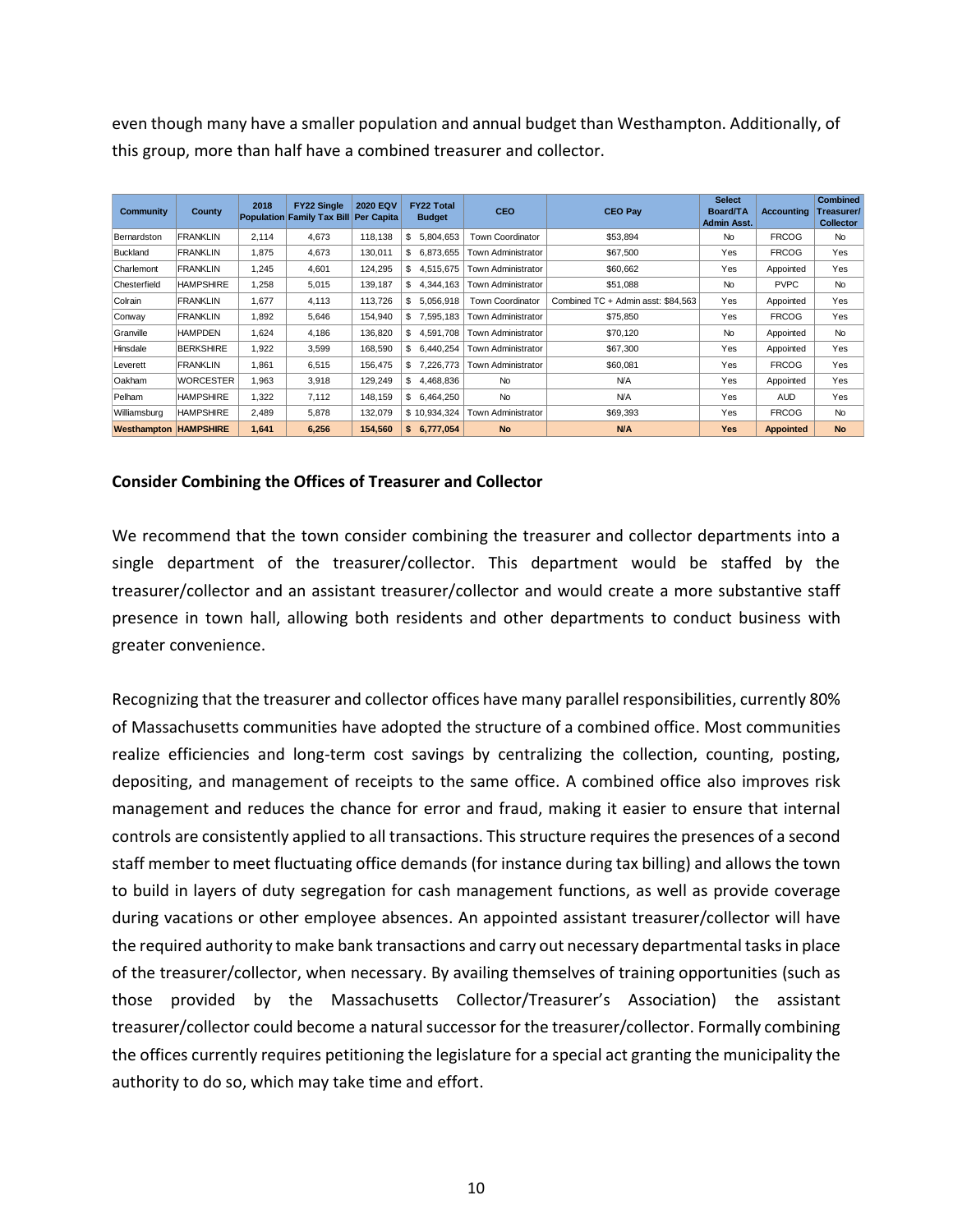An option that would require even less reorganization and side-step the need for a special act would be to designate the collector as the assistant treasurer and the treasurer as the assistant collector. In this case the departments would nominally remain separate, but the treasurer and collector would cross train in each other's duties and provide coverage in instances when the other is out.

#### <span id="page-16-0"></span>**Establish Financial Management Team**

We recommend holding regular meetings of the town's principal financial officers, chaired by a town administrator (or administrative assistant, if the town administrator position is not adopted). By meeting periodically (at least monthly) financial departments can update each other regarding progress on important tasks and milestones, ensure adherence to key procedures, and coordinate to better maintain internal controls across departments. This is also an opportunity to review upcoming deadlines and tasks regarding town meeting and budget preparation, revenue and expenditure monitoring, free cash certification, and the year-end closing. These formal meetings will help facilitate communication and teamwork between departments.

If the town hires a town administrator, this will be an opportunity to establish good communication right away, as well as make expectations clear and provide a forum to discuss team goals. We recommend having a set agenda for each meeting to stay on task and ensure an orderly hearing of any issues, and we would encourage the town administrator to communicate to department heads regarding any issues they would like to see on the agenda. These meeting are especially important when circumstances make it unlikely that staff will encounter each other during their day-to-day activities, which can easily lead to feelings of isolation or uncertainty.

## <span id="page-16-1"></span>**Strategize for Succession Planning**

Given Westhampton's recent experience with vacancies, town officials should develop a plan for the smooth and thoughtful transition of personnel. The town has been fortunate to find skilled, knowledgeable staff willing to work limited hours during their retirement or while holding a full-time position in other communities. While this meets staffing needs in the short term, the situation may change quickly in the future. We suggest that the town review the core functions and legal responsibilities of each office or position and determine a path forward. This may include formally creating a government study committee to review town bylaws, determine priorities, and identify practices that are effective and should be reinforced, and those that are ineffective and should be discarded. This should also include a review of the job descriptions, hours required, working arrangements, and benefits package.

In addition, we suggest they take the following steps, as appropriate to each position: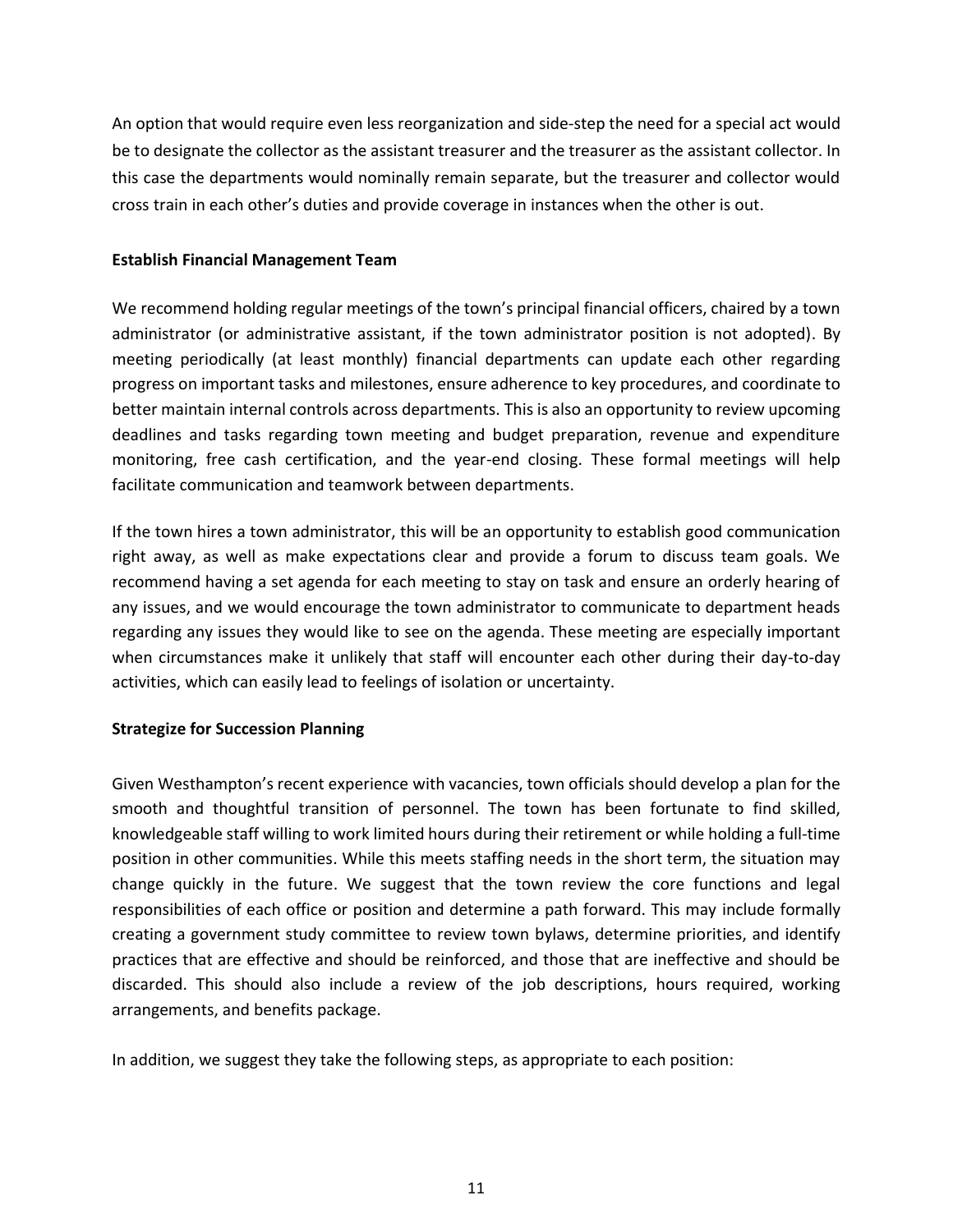- **•** Develop procedure manuals with step-by-step instructions starting with the most critical tasks. For propriety software systems, reach out to vendors to see what material they can supply and the training sessions they can offer at what costs.
- **EXE** Speak with peer communities regarding organization structure and for their experience hiring and retaining qualified candidates.
- Research regional or outsourced services.

## <span id="page-17-0"></span>**Establish a Capital Projects Stabilization Fund**

We recommend that the town consider establishing a separate, special purpose stabilization fund for capital expenditures, as described in M.G.L. 40 § 5B. In addition, we recommend adopting a financial policy governing the use and replenishment of this fund as part of a set of formal financial policies (as described below). With a capital stabilization fund, Westhampton will be better able to plan for future capital needs by setting goals and incorporating annual deposits into the budget process.

## <span id="page-17-1"></span>**Adopt Formal Financial Policies**

While Westhampton has no formal financial policies, it has consistent practices for maintaining its stabilization fund balance. We encourage town officials to formalize these practices into a written Reserves Policy and to make that policy part of broader set of financial policies for the town. Wellwritten policies promote accountability, help align town governance with long-term goals, and serve as an anchor point for the town's system of internal controls. Adoption of formal policies is also viewed very favorably by credit rating agencies. We recommend the town consider adopting policies in the following core areas:

Annual Budget Process: An annual budget policy should define an integrated framework for developing the year's annual operating budget, starting with goals and objectives, departmental budget requests, and culminating in town meeting.

The annual budget policy should include:

- Budget goals for the general fund, capital investment, reserves, and enterprise or businesstype activities.
- **•** Principles for balanced and sustainable budgets including funding levels and sources and circumstances for considering any Proposition 2½ referendums.
- **E** A budget calendar that specifies dates for initial revenue projections and updates, departmental appropriation guidelines and request returns, capital improvement plan,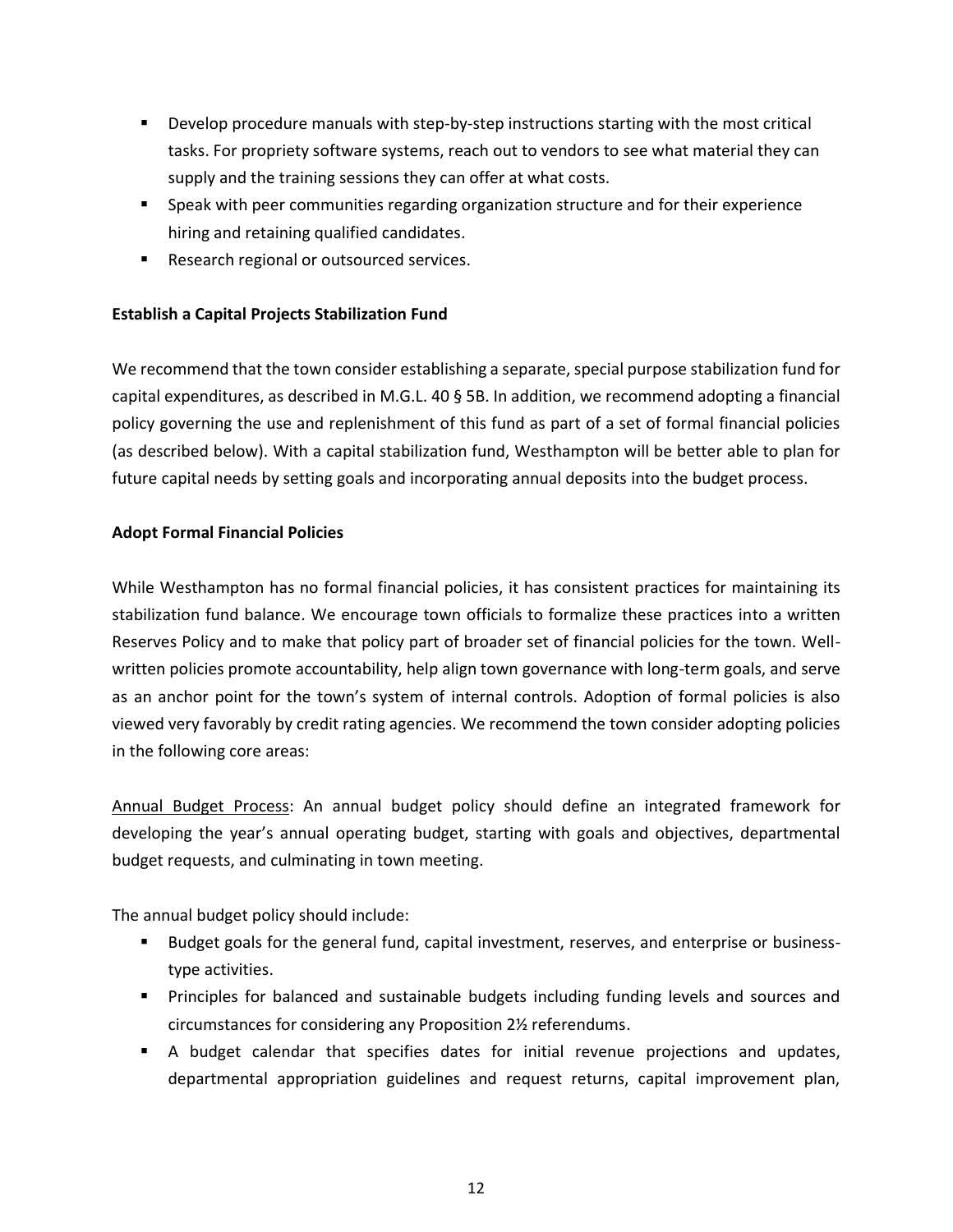working budget, and the final budget, allowing for hearings, reviews and approvals at different levels, and accounts for the time needed to print and distribute the warrant.

- Requirements for the budget document include the budget's short- and long-term strategic goals, narrative information on departmental and organizational goals and the resources needed to meet those goals, and graphical information on revenues, expenditures, reserves, and other financial data.
- Budget monitoring guidelines for requiring a review of revenue and expenditure reports by the selectboard and finance committee during the year to provide the opportunity to make plans for any necessary corrective actions and to consider advance forecasting into the next year.

Financial Reserves: A financial reserves policy enables a community to maintain a target level of reserves in the form of cash on hand, develop a reliable financing source for smaller, one-time capital or equipment related needs, and ensures the continuation of services during difficult economic periods. Reserves include free cash and stabilization fund(s). The policy should identify reserve target levels, define acceptable and prohibited uses, and lay out a course of action for when a reserve falls below or exceeds the desired target.

## *Free Cash*

In establishing the free cash portion of the financial reserves policy, the town should:

- Set an annual free cash target of the total general fund budget to be realized through conservative revenue projections and careful management of departmental budgets. A generally accepted target range is equal to 3 to 5% of the general fund budget, but Westhampton might consider a higher amount since it has met or exceeded this target for over 10 years.
- Reserve a percentage of free cash as unappropriated to provide a basis for the subsequent year's certification.
- **•** Define acceptable and prohibited uses, along with any course of action for when free cash falls below or exceeds the desired target.
- **EXECT** Limit the use of free cash to one-time expenditures unless extenuating circumstances exist.

## *Stabilization Funds*

A general stabilization fund allows a community to set aside money for future or unforeseen purposes, whereas a special purpose stabilization fund is intended to be used as a planning tool for saving money for a designated purpose. Westhampton currently has one general stabilization and no special purpose stabilization funds.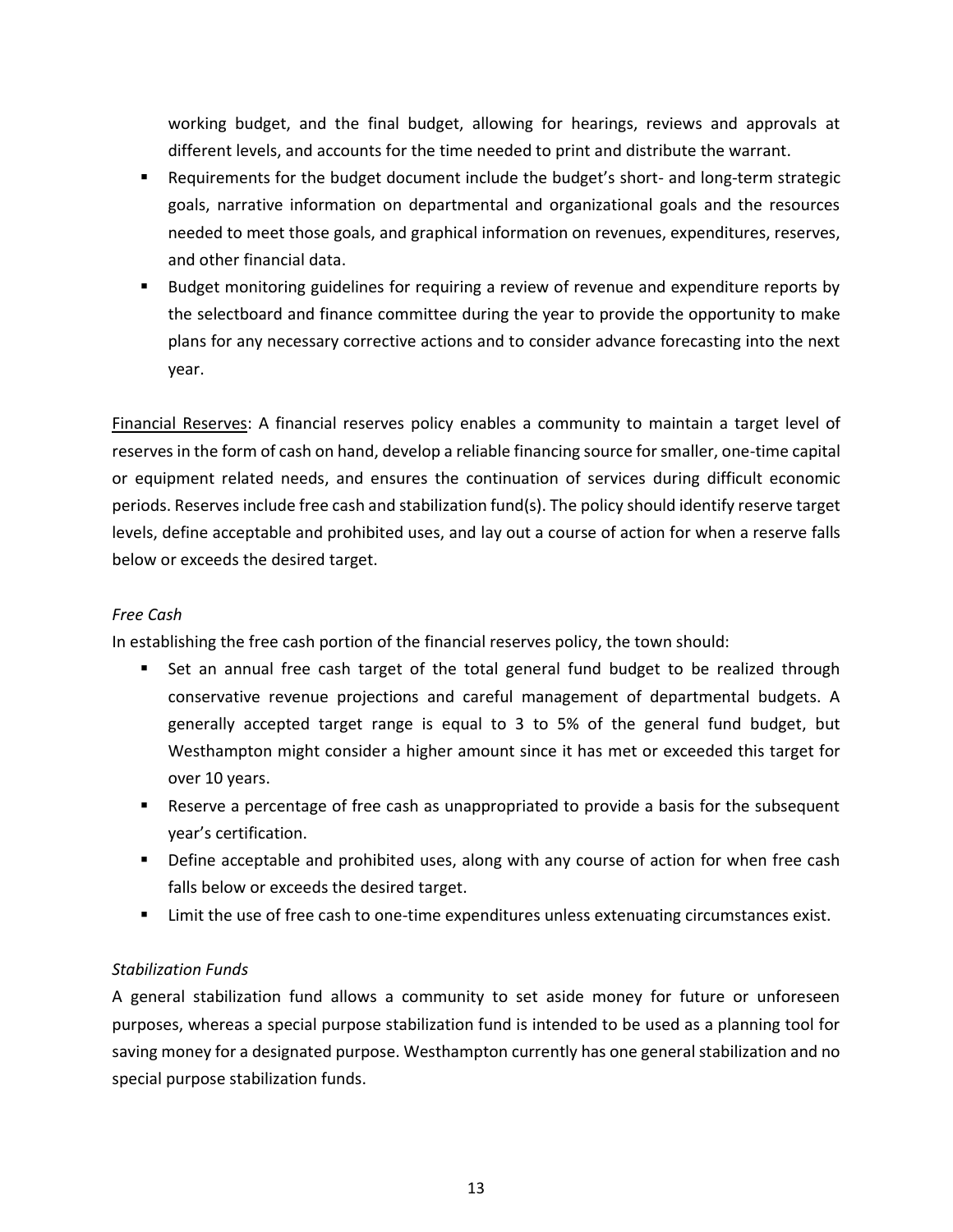In establishing the stabilization fund portion of the financial reserves policy, the town should:

- Establish target balances either as a total dollar amount or as a percentage of the general fund budget. A generally accepted target range for the general stabilization fund is equal to 5 to 7% of the general fund budget. Again, Westhampton has met or exceeded this target for over five years, so it might consider a higher target amount.
- Restrict the use of the general stabilization fund to unforeseen and extraordinary expenses.
- Determine an annual appropriation to support the funds.
- **•** Define a plan for replenishing the funds which should include establishing indicators for when to appropriate into the funds, such as a percentage of new growth or free cash above a policy target.
- Define the special purpose, funding source and level, and use of the stabilization fund(s).

Capital Planning: A capital planning policy provides a framework for planning, reviewing, and coordinating capital purchases. The policy should include:

- Financing strategy such as the balance of debt versus cash capital spending, and how much to spend on capital annually, expressed as a percentage of revenue with a statement expressing the community's preference for borrowing terms, such as 10, 15, or 20 years (limited by useful life).
- **•** Definition of a capital project and what can be funded through the capital improvement plan.
- Criteria used to evaluate, rank, and prioritize submitted projects.

Debt Management: The debt management policy should provide for the appropriate issuance and responsible use of debt. Good debt management practices protect the town's investment in capital and result in lower borrowing costs by structuring multiple projects together to reduce the frequency of issues, lower issuance costs, and access more competitive interest rates. The policy should also define debt capacity safeguards to protect the community from excessive debt levels that cannot be supported by existing and projected revenues.

- **■** Identify a target for within-levy debt service as a percentage of annual general fund revenue. As debt retires and the balance falls below the target benchmark, the town should identify debt-funded capital projects to fill in the investment gap to ensure it continually reinvests in its capital assets at a steady, predictable rate.
- **E** Establish criteria for proposing capital expenditures to be financed with debt or capital exclusions.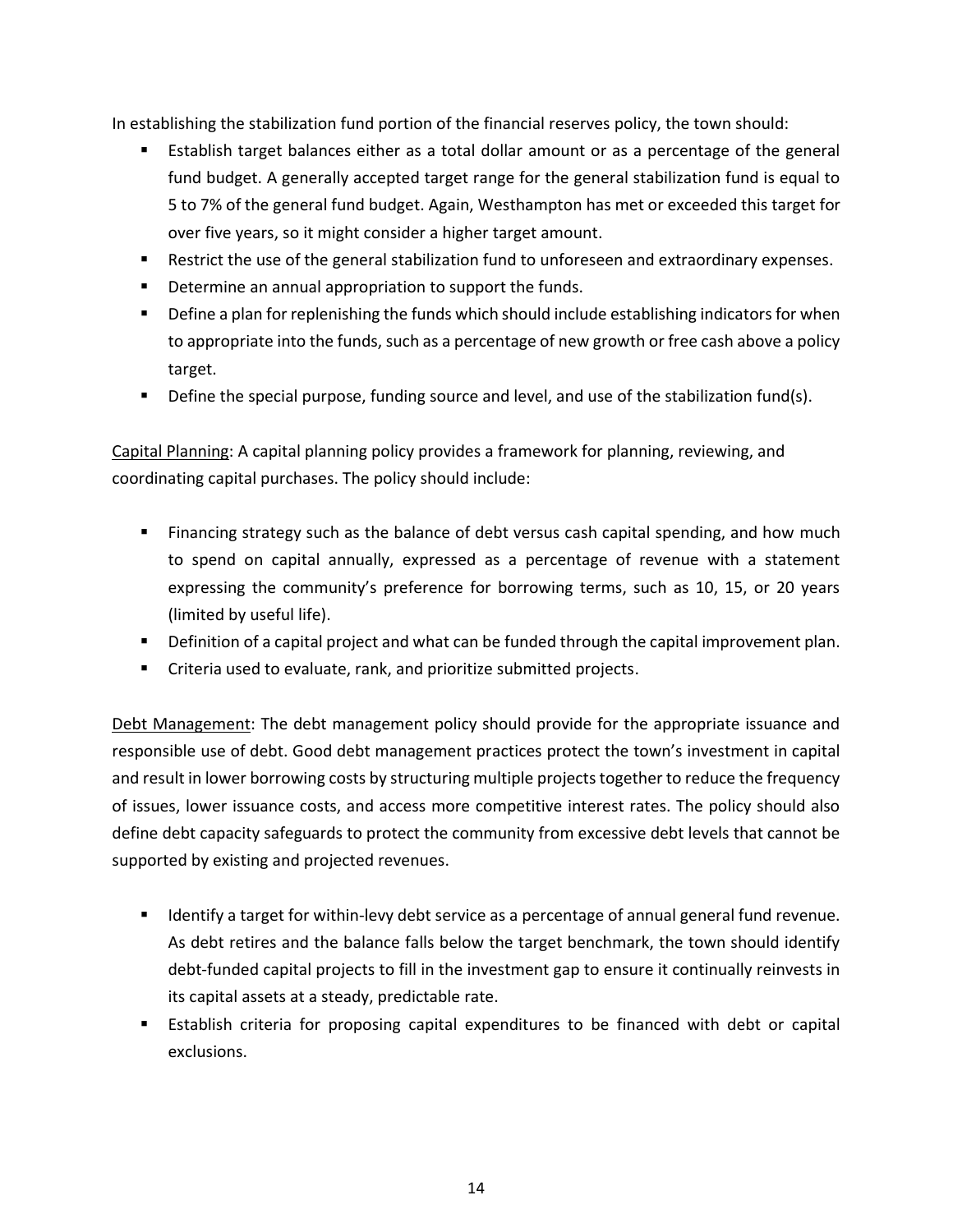■ Monitor excluded debt service to replace maturing obligations timely and thereby mitigate against tax rate spikes that would result from waiting to fully retire debt before issuing a new obligation.

Cash and Receivable Reconciliations: A reconciliation policy provides a framework to ensure transactions are in balance, mitigate fraud, safeguard general ledger accuracy, and maximize certifications of free cash. Financial officers must conduct and document regular reconciliations of their internal accounting records, and these must be reconciled to the general ledger. Source documentation that must be reconciled with the town accountant's records includes the treasurer's cashbook, collector's control book, payroll withholdings, and special revenue accounts (e.g., federal, state, and local grants, gifts).

Tax Enforcement: The tax enforcement policy should detail expectations for the town and the taxpayers of how and when the town will transition unpaid property taxes from tax title through foreclosure. It is in the best interest of the town and its residents that property taxes be paid when due.

## <span id="page-20-0"></span>**Acquire GIS System for Assessing Office**

We recommend that the town begin the process of finding a provider for Geographic Information System (GIS) services as soon as possible to replace the paper maps in the assessing office. The selectboard should consult with the board of assessors regarding cost and other details to request appropriate funding at the next town meeting. Paper maps are static and thus cannot be easily updated when the town's property landscape changes, such as when there are sales, when parcels are divided or combined, or to reflect new developments. An online GIS system provides an up-todate parcel map of the town, as well as coming with other capabilities such as attaching current property record information, utility information, or other features that may be included depending on the GIS provider. In addition to assessing, other departments (such as highway) may find uses for a GIS system, increasing its value to the town.

#### <span id="page-20-1"></span>**Consider Reducing Finance Committee Membership**

We recommend that the town consider reducing the finance committee membership to a smaller, more manageable size, such as five members. Westhampton's finance committee has ten members, which is not typical for a town of its size. Like many small towns, finding volunteers for town boards and committees can be difficult. Westhampton is not an exception in this regard, and the finance committee has at times had trouble getting a quorum or has unfilled seats for long stretches of time.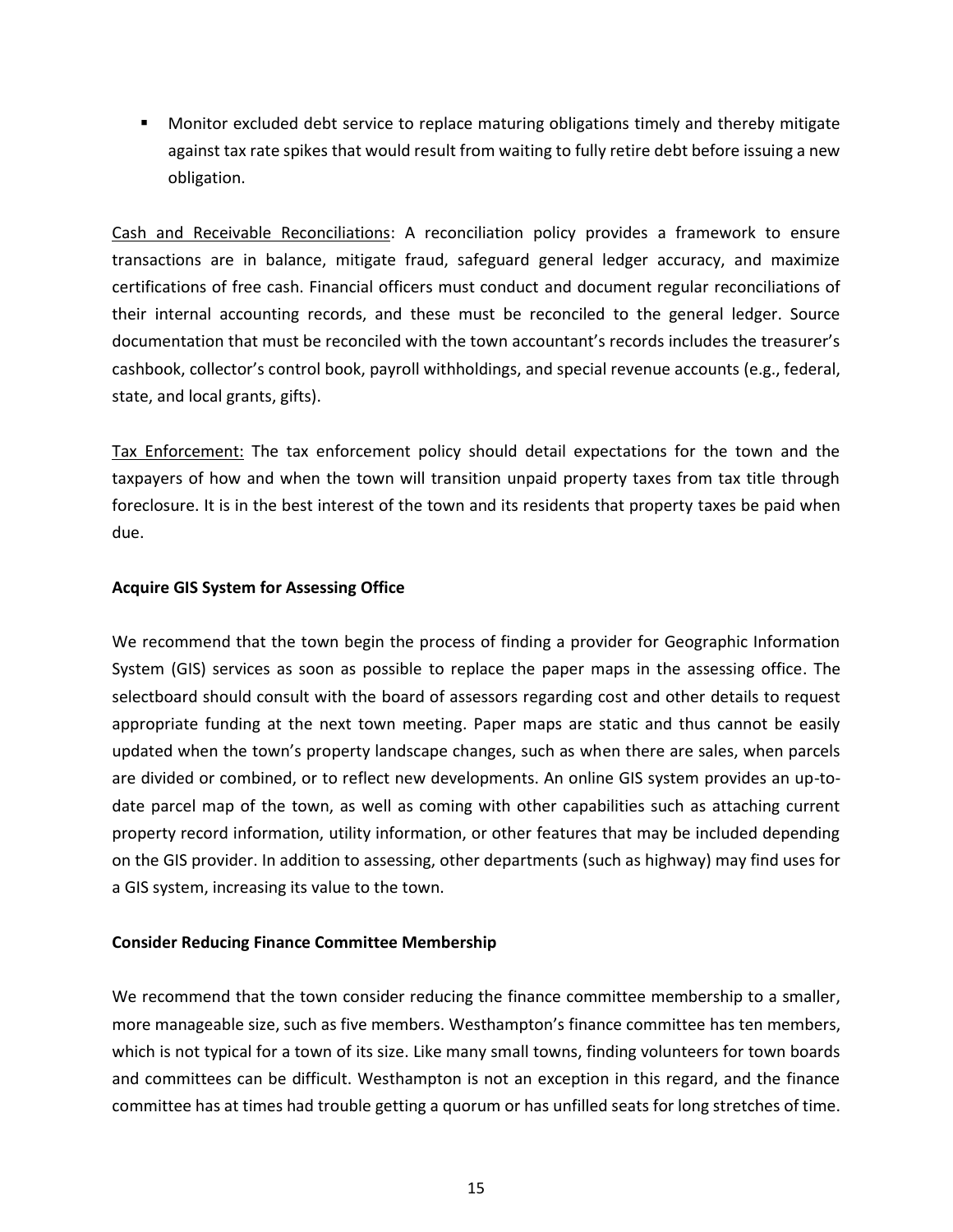A smaller committee will make it easier to reach quorum consistently, focus discussions, and reduce the number of vacant seats at any one time.

#### <span id="page-21-0"></span>**Establish an Audit Schedule**

We recommend Westhampton schedule biennial audits at a minimum. Audits ensure the quality of a town's financial health by providing an independent view on the accuracy and reliability of financial statements. Infrequent audits are unlikely to reveal the underlying causes of financial problems, which can result in decisions being based on an inaccurate understanding of town finances and lead to internal control failures, exposing public assets to serious risk. Regular external audits can also provide a powerful tool by which the town can build taxpayer confidence in government operations.

The management letters that accompany the financial statements are also particularly useful to identify and correct systematic weaknesses. Regular audits provide an opportunity for any problems in the town's internal controls to be brought to the selectboard's attention so that a plan can be made to resolve them before they create a crisis.